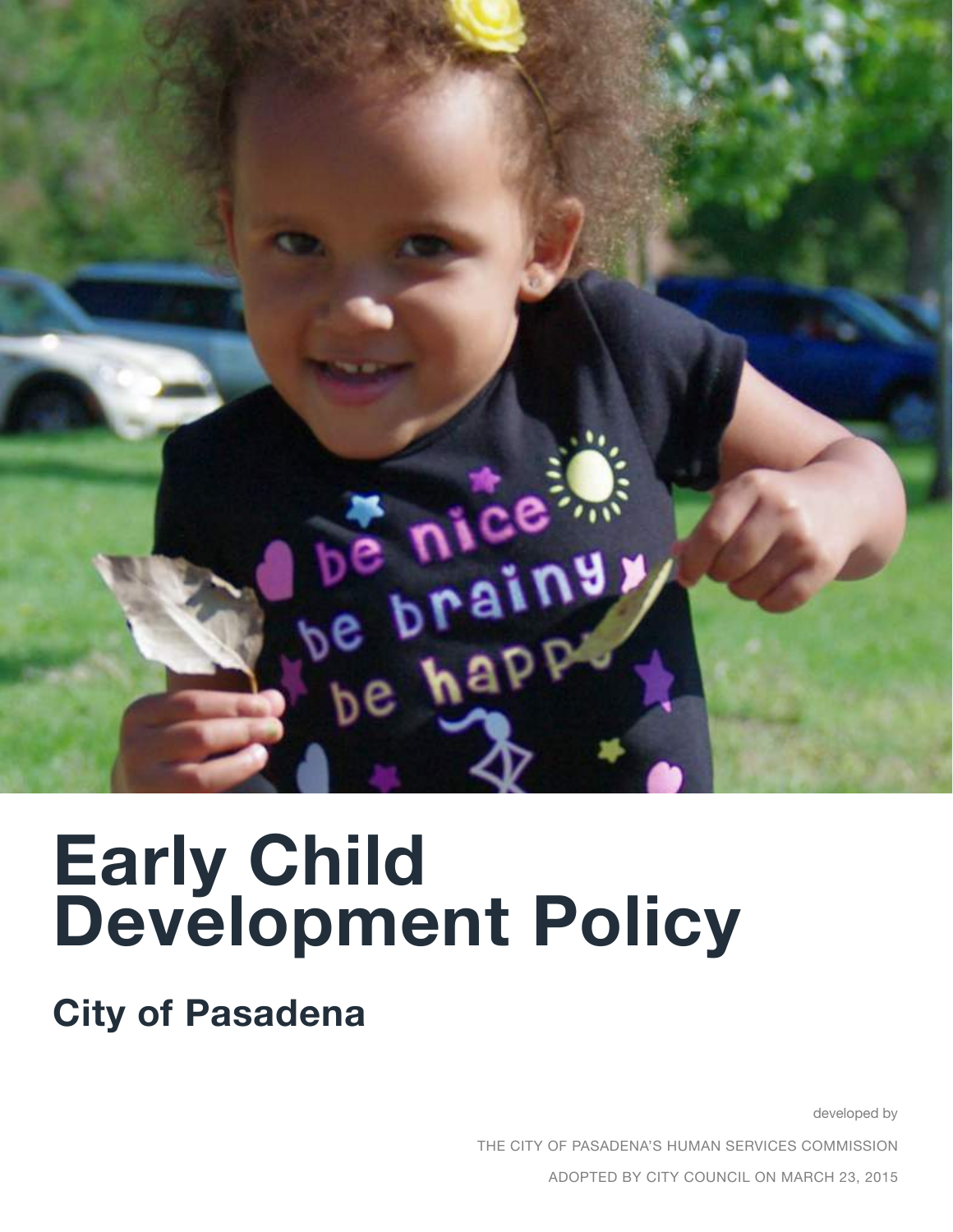

For children to perform better in school and in life, we cannot wait until they enter kindergarten to promote their health, safety and learning.

*A wealth of research clearly demonstrates the importance of early brain development, the effectiveness of best practices in early learning and child rearing, and the cost-effectiveness of investing in early childhood development. This presents a compelling rationale to concentrate on children's early years.*

### **Background**

The City of Pasadena has a long history of introducing policies and investing in strategies that support the overall well being of everyone living within its borders. The City has also long recognized that the quality of life of its residents is enriched when every member of the community has access to shelter, food, protection, health care, education, recreation and creative opportunities. The City's Policy on Children, Youth, and Families originating in 1989, affirms this commitment and acknowledges that every child is a person worthy of the opportunity to develop to his or her fullest potential.

Since establishing the Policy on Children, Youth and Families, the City has evolved its thinking and understanding of how best to approach improved outcomes for children, youth and families. As is evidenced by the updated Policy on Children, Youth and Families in 2012 – 2013, along with recently adopted 2013 -2016 School/City/Community Work Plan, recently renamed Collaborate PASadena, there is renewed recognition that efforts to improve the lives of Pasadena residents will require a comprehensive approach that involves cross sector policies and comprehensive service strategies. These policies and service strategies must also address the changing needs throughout the life course and respond to the differing developmental needs of children, youth, and adults as they age.

While the School/City/Community Work Plan established goals from early childhood into early adulthood, City leaders recognize that more than ever before, it is understood that the first five years of a child's life shape their future learning, behaviors and health. There is also a great potential for improving the health of the population through a focus on early childhood outcomes as several decades of research has established the critical influence of early childhood experiences and environments on health and well-being throughout one's life course. Further research has also established that Investments in young children's health, early childhood education, and well-being pay high dividends for taxpayers and the economy as a whole. Yet, while we are well aware of the lifelong societal implications of children being healthy, doing well in school, and getting along with others, many children are not reaching these goals.

### New Understanding of Child Well-being

We have long recognized, and new research and understanding of brain development and functioning have even further confirmed, that the early years of a child's life are vital when it comes to child development, and a child's early experiences have effects that last a lifetime. Healthy brain development in the early years provides the building blocks for educational achievement, economic productivity, responsible citizenship, lifelong health, strong communities, and successful parenting of the next generation. The crucial period for brain development is between late pregnancy and age three, well before children enter pre-school or kindergarten. Further, the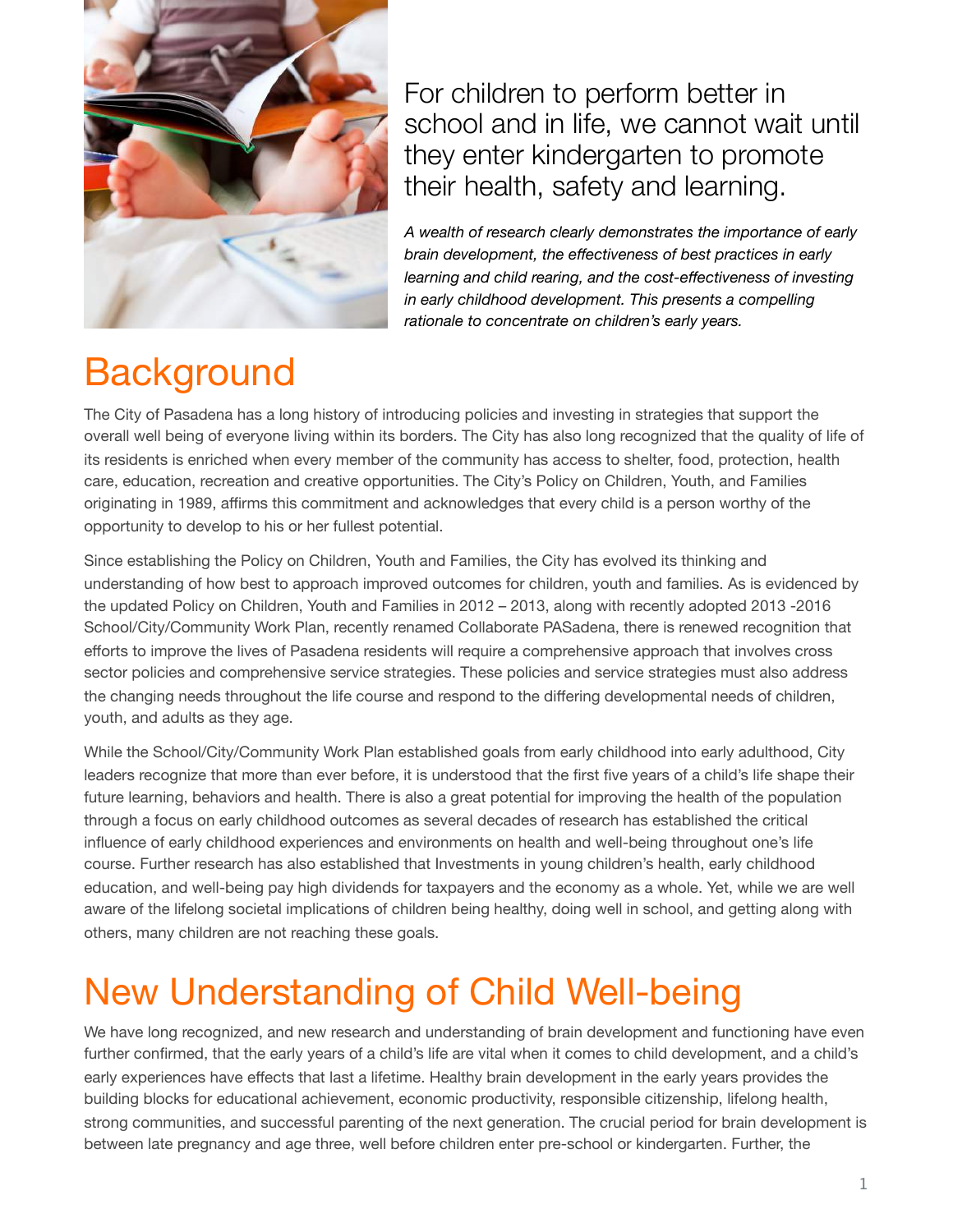physical, mental and social well-being of children will be determined to a large extent by whether they are brought up in nurturing, low stress environments that expose them to healthy activities and positive social relations.

The greatest impacts will come from policies, and investments, that support service strategies and other efforts that improve family and community environments in which all children grow up. Policies and service strategies that empower parents and caretakers and ensure that they have adequate financial resources, stable housing, access to quality health care, adequate nutrition, high- quality early childhood programs and K-12 education are

necessary. There is also a need to have policies that support a family's ability to live in, and contribute to, safe and healthy neighborhoods. Both a family and neighborhood approach is what is needed to help children grow into healthy thriving adults: healthy adults who are not only able to support themselves and their families, but who are also able to contribute to the economic viability of the City overall.

### Our Local Context



Pasadena currently has a population of approximately 8,274 children between 0-5 years of age. In 2013 there were 1,973 births to Pasadenans. This a slight decrease in overall births that is reflective of a national trend that has been occurring since a small peak in 2007. In 2007, Pasadena had a total of 2,221 births.

According to Pasadena Public Health Department, of the babies born in 2013, 32% were Hispanic, 32% were White, 25% were Asian, 7% were Black, along with 3% identified as other. The race/ethnicity of newborns highlights the on-going change in demographics and diversity of the City's population. Of the total births in 2013, close to half (approximately 49%) or 966 babies were born to first time mothers. The majority of women are accessing prenatal and infant health care with 88% of women accessing care in the 1st trimester, 8.5% in the 2nd and 1.9% in the 3rd, with 6 women not accessing any prenatal care and the remaining 23 women's history of care was unknown. Half of the babies born in Pasadena are born at Huntington Hospital.

By the end of 2013, Pasadena Public Health Department had 4,850 families enrolled in the federally–funded Women, Infants, and Children (WIC) program. Pasadena's WIC offers supplemental food, nutrition education and breastfeeding support to families in Pasadena, Altadena, and Sierra Madre with women and/or children who are at nutritional risk by providing nutrition education along with monthly food coupons. Participating family's income must meet 185% of the current federal poverty guidelines. Families with low or moderate-income levels may qualify. Participants must also be in one of the following categories: pregnant woman, breastfeeding woman, postpartum woman up to 6 months (if not breastfeeding) or up to 12 months (if breastfeeding), children under 5 years of age, and fathers, grandparents, or foster parents taking care of children under the age of 5 may be eligible. The far majority of children seen by the WIC are between the ages of 0-3. Just over 70% are Hispanic, approx. 11. 5% African American, along with 7.5 % White, close to 7% Asian and close to 4% women and children more than one race.

As poverty is generally considered a risk factor and is associated with poor childhood outcomes, the following map (MAP 1) shows the correlation between households with income below poverty and Pasadena's population of children age 0-5 by neighborhood.

This past year the City and School District teamed with UCLA Center for Healthier Children, Families and Communities to introduce a measure of children's developmental progress at age 5. The Early Developmental Index (EDI) captures children's outcomes across 5 developmental domains including physical health and wellbeing, social competence, emotional maturity, language and cognitive skills, communication skills and general knowledge. These domains correspond to the national indicators used to determine school readiness. The EDI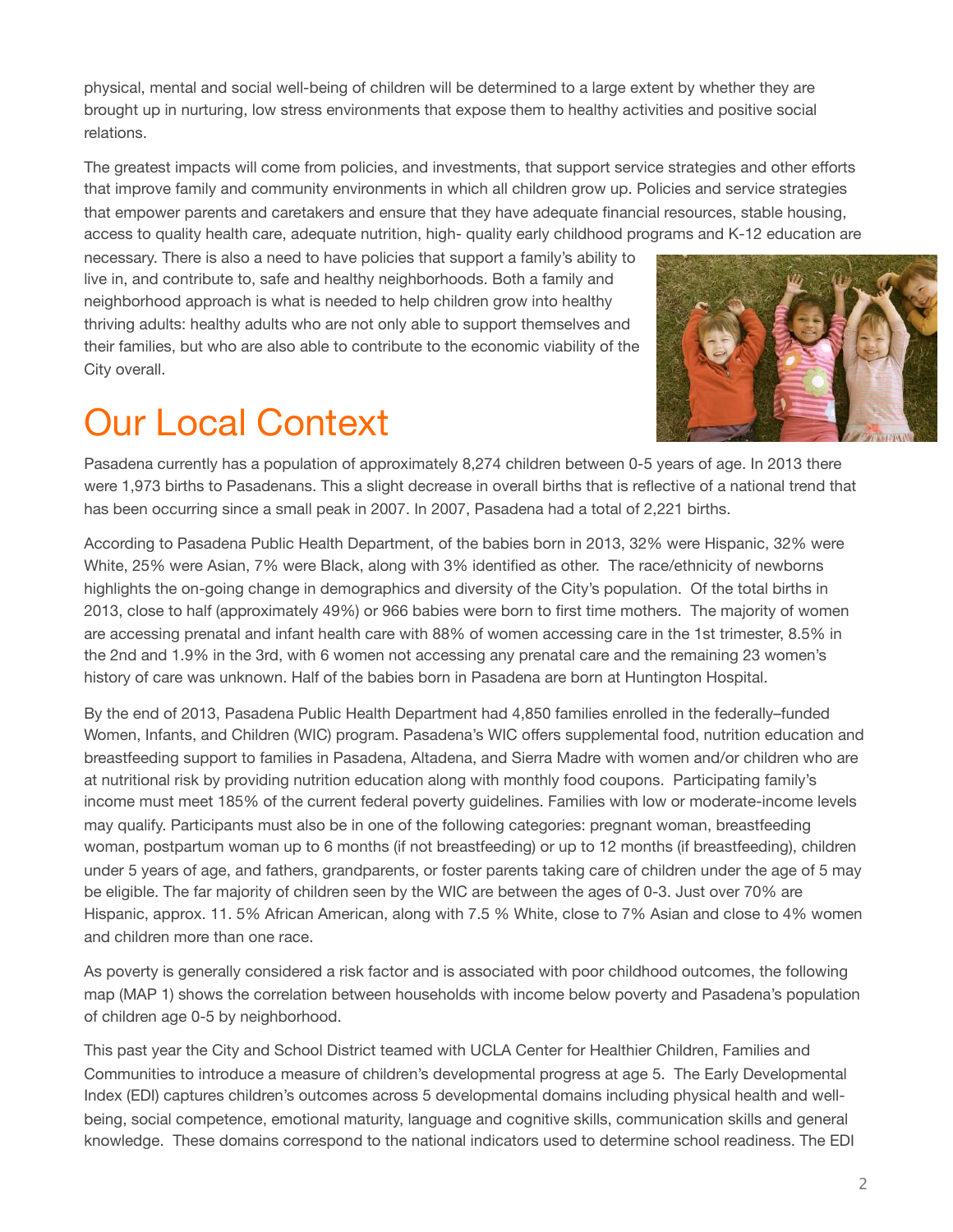was administered to all kindergarteners within the Pasadena Unified School District. Recognizing there are children with the community who are not attending public schools, there still remains the opportunity to engage the private schools in the area to participate in this data capture on behalf of the City and to have the most complete picture possible of the developmental progress of all young children residing in Pasadena.

Working with the data available, the City's Department of Information and Technology was able to map the data of Pasadena's public school students to view children's developmental outcomes in relationship to the neighborhood conditions in which they live. EDI provides the City with data on early childhood outcomes that are the result of the corresponding family actions, and family and neighborhood conditions influencing young children's lives.

The maps provided help demonstrate the opportunity now available to the city to focus and align efforts of the broad array of the providers offering services, guidance and support to families with young children. The following two EDI maps presented focus on different domains (MAP 2: Social Emotional Competence, and MAP 3: Communications Skills) to underscore that the types of early childhood vulnerability differs by neighborhood and childhood vulnerability does not simply correlate to those neighborhoods with more of a concentration of households in poverty. These two domains were highlighted as many have come to recognize that social emotional competence is the basis for cognitive skills. For example, social-emotional competence refers to a child's capacity for self-confidence, trust, and empathy as well as the capacity to develop competencies in language usage and cognitive curiosity. Strong social-emotional development is a predictor of later academic, social and emotional success.

The maps highlight what we know as the reality for many of Pasadena's families regardless of income. Many families are experiencing stresses and strains that have an impact on their time and ability to continuously nurture and further their child's development.



Map 1: Under Age 5 Poverty Level

 $850$ 

 $\frac{1}{2}$  s100

st50

 $5320$ 

 $\Box$  <100

 $x200$ 

Δ

 $\star$ s300

isan Community Survey poverty statistics adhere to the standards specified by the Office of Management<br>in Statistical Policy Creative 14, The Censis Eureau uses a set of dollar wake thresholds that way for family<br>dison to composition to dete son's total family

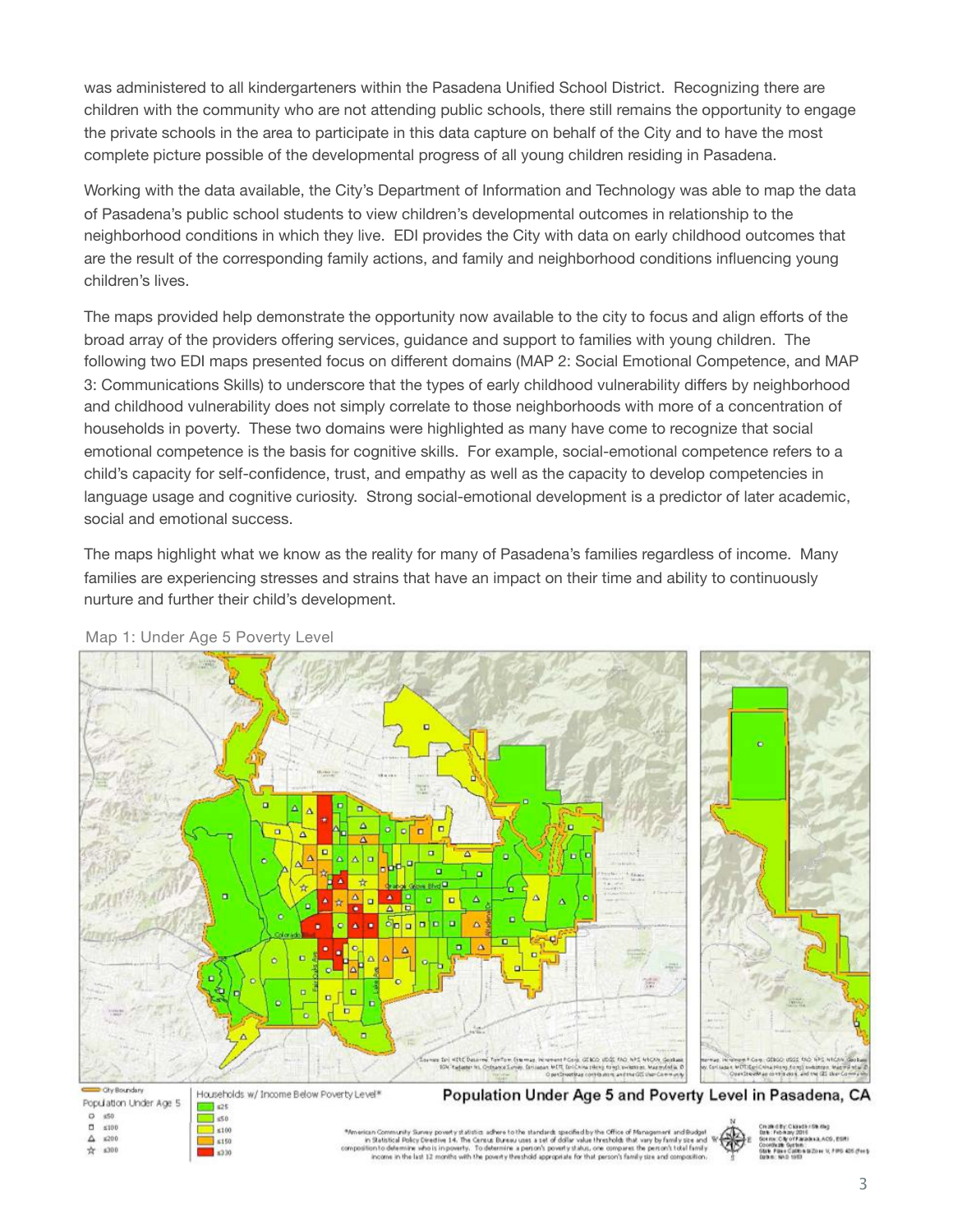Map 2 Social Emotional Competence



Map 3: Communication Skills



\*American Community Survey poverty statistics adhere to the standards specified by the Office of Management and Budget in Statistical Policy Directive 14. The Census Develops are set of dollar value thresholds that vary b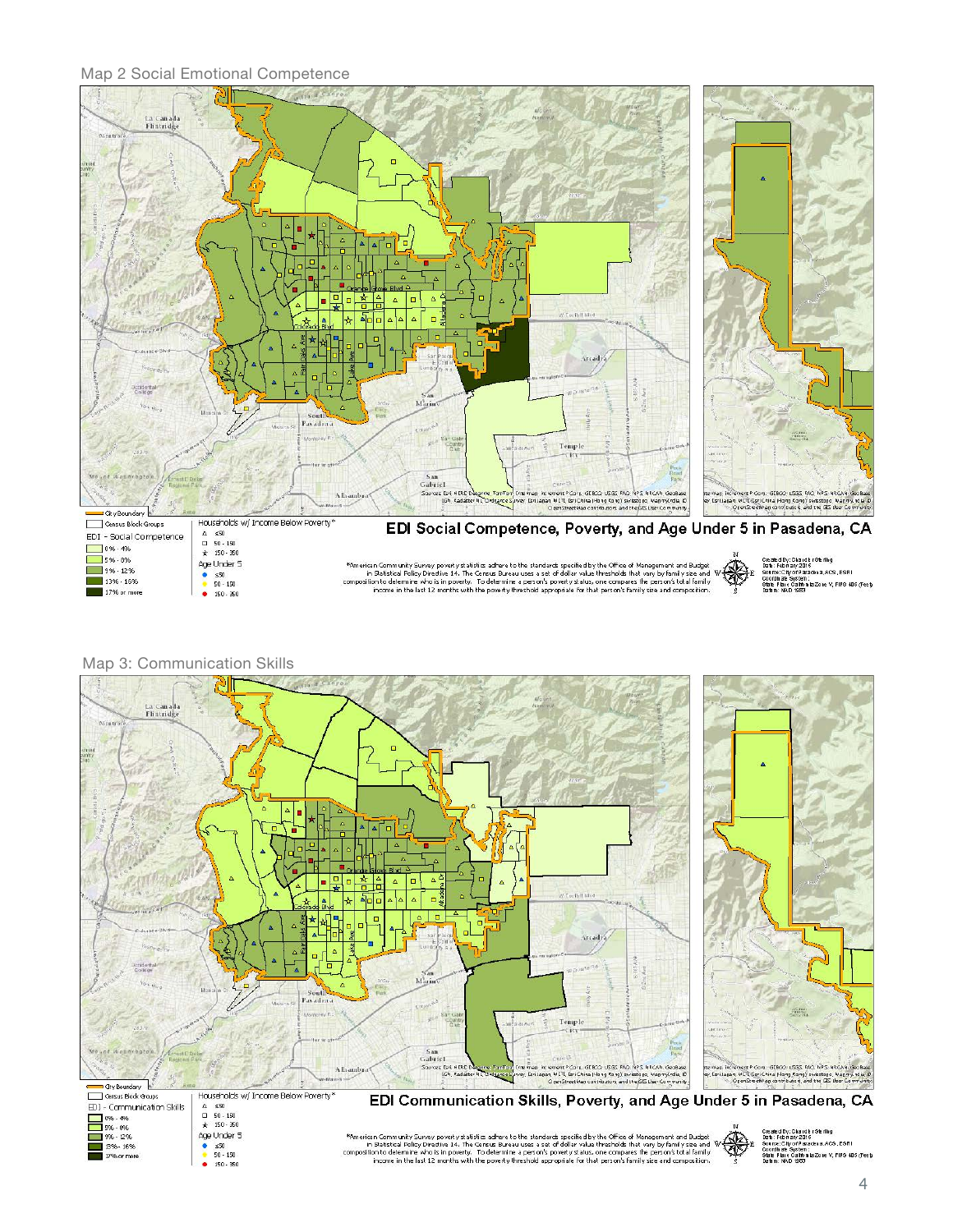

### Our City's Assets

In 1994, the City of Pasadena demonstrated its commitment to providing quality services and care for its young children by adopting its second Child Care Policy. Within the past twenty years, our community can point to important "assets" as a result of this policy and commitment.

- Model early childhood programs and after school programs
- Deep resources of early learning and early childhood experts who are actively engaged in the lives of our young children
- A unique community: very involved across all sectors, all geographic areas of the city, active citizen involvement
- Major institutions of higher education: Cal Tech, Pasadena City College, Pacific Oaks, Fuller
- In Pasadena, more non-profit agencies per capita than anywhere else and organizations serving children, youth, and families
- The Pasadena Public Library offers events and activities (such as STORYTIMES) for infants and toddlers and their families
- The City's approach to neighborhood improvement and civic engagement that is supported through the City's Neighborhood Connections
- The City has its own Public Health Department. The Department recently launched the Live Well Campaign that also contributes to improving the overall health and well being of Pasadena residents at the individual level and through neighborhood-based strategies
- *• Collaborate PASadena*: The School/City/Community Work Plan, the purpose of which is to help children succeed through the alignment of community resources and focuses on meeting the early developmental needs for infants and children, birth to five, through Result Area #1
- *•* Pasadena is starting with data that provides a much clearer and more comprehensive picture of our children's population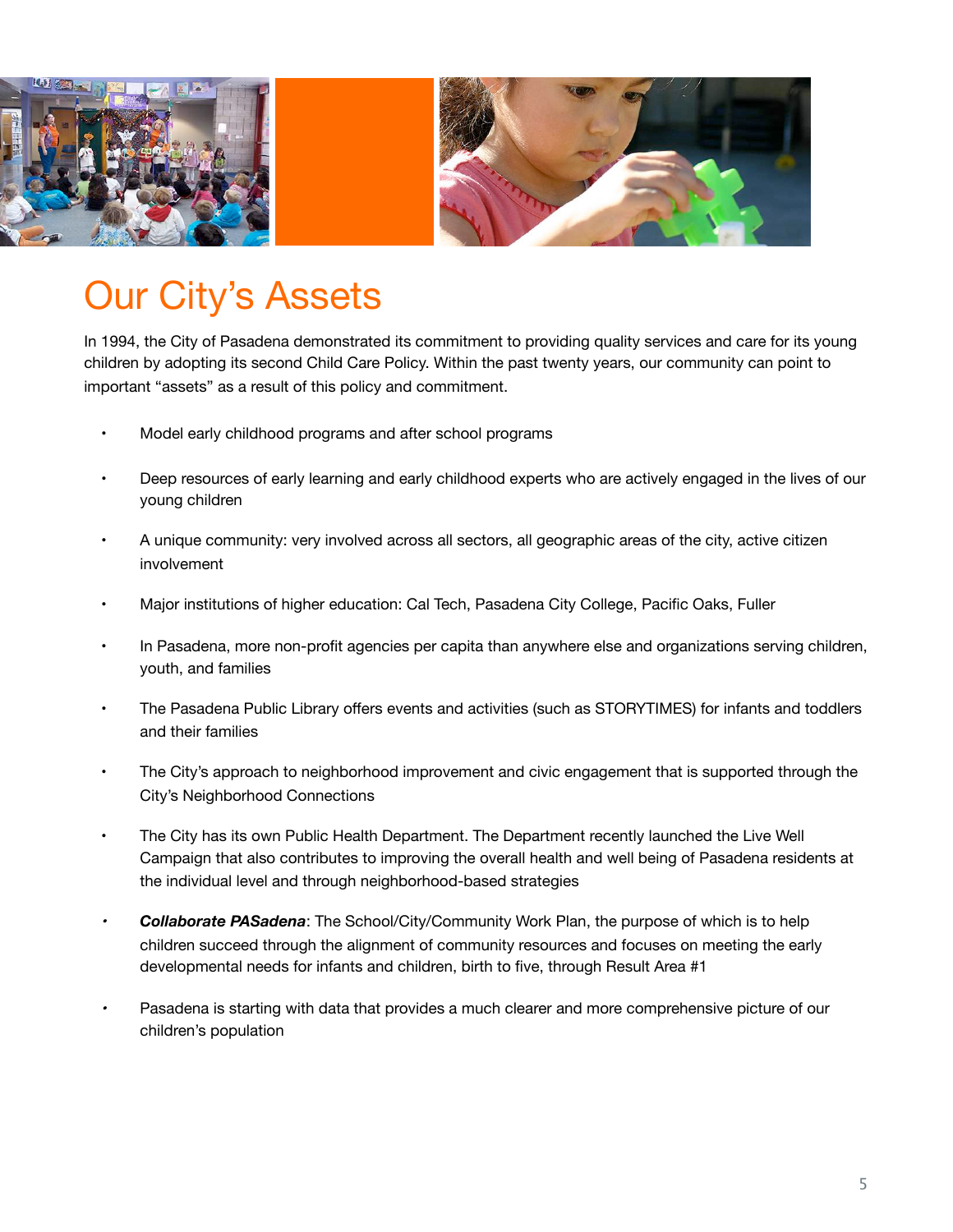# Our Opportunities

The City of Pasadena has a diverse array of services and supports available to young children and their families. This provides an incredible opportunity to link health, early childhood education, child welfare and family support services to reach all families with young children with information and support at the earliest possible moment and have services available as needed for those that require more help and support. The challenge and opportunity is to align, coordinate, and improve the quality of services and supports available to families with young children. Ideally, we should be seeing far fewer children experiencing vulnerabilities and far more children developmentally ready or "on track" when entering into kindergarten.

The City also has the opportunity to reach all families with young children very early in the child's life. Over 88% of women are already seeking prenatal care. Half of the newborns in the City are born in one location. WIC is serving close to 88% of women and children eligible for its program. Looked at collectively, this provides an almost universal reach to families at the critical time of development, when children are 0-3 years of age. If these services alone were coordinated to offer mutually re-enforcing messages on early brain development, guidance and support on nurturing and care, milestones of child development, the sign and impact of maternal depression, and linkage to neighborhood resources for on-going family support and activities, a huge burden would be lifted on families needing to find these services and critical information on their own. Also, considering half of the children born in Pasadena are born to first time parents, the need to reach out to new families with

child development information and parenting support should occur prior, or as close as possible, to the time of birth and throughout a child's first years.

Assuming children's developmental outcomes can be improved once entering pre-school or kindergarten, these post 0-5 years miss the critical early years of brain development. This is not to say that a child's participation in a quality pre-school program will not improve children's development. These programs simply come too late and cannot fully replace the overall gains from nurturing children's healthy brain development within their earliest years.

That being said, quality pre-school programs and kindergarten remain important opportunities to support children's development and learning. Knowing how well children are doing developmentally and by neighborhood, provides the early childhood community the information they need to improve their programs and offer information to families, and home day care providers, and family, friends and neighbor child care to enhance strategies that can address particular vulnerabilities.

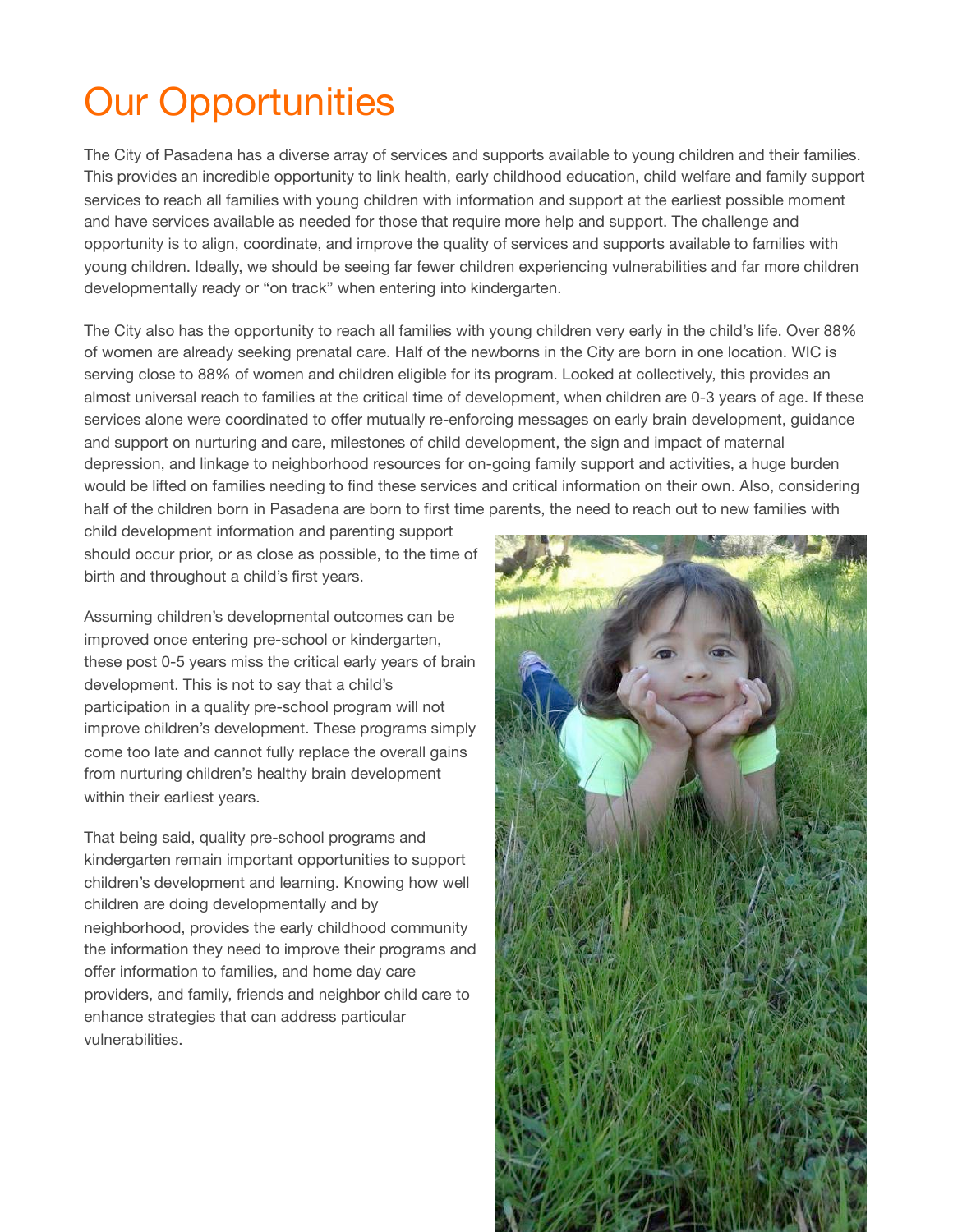Map 4: Developmentally Vulnerable Children



The UCLA Center for<br>The EDI is the copyright of Mo ilthier Children, Fam McMan for Child Studie

As an example, the map above (Map 4) shows EDI results of children vulnerable on two or more domain of the 5 domains as well as the population of children participating in pre-school.

Again, Pasadena is a city with a rich array of services and supports from which to build upon to more effectively improve the outcomes of Pasadena's youngest residents. Like many other U.S. Cities, Pasadena is grappling with changing demographics, a changing economy and a new and growing knowledge base on how best to prepare our children and youth for future success. Revising our policies and investments in ways that most contribute to optimizing young children's healthy development has a direct benefit in the lives of young children but is also a long term investment in the future health and well being of the City as a whole.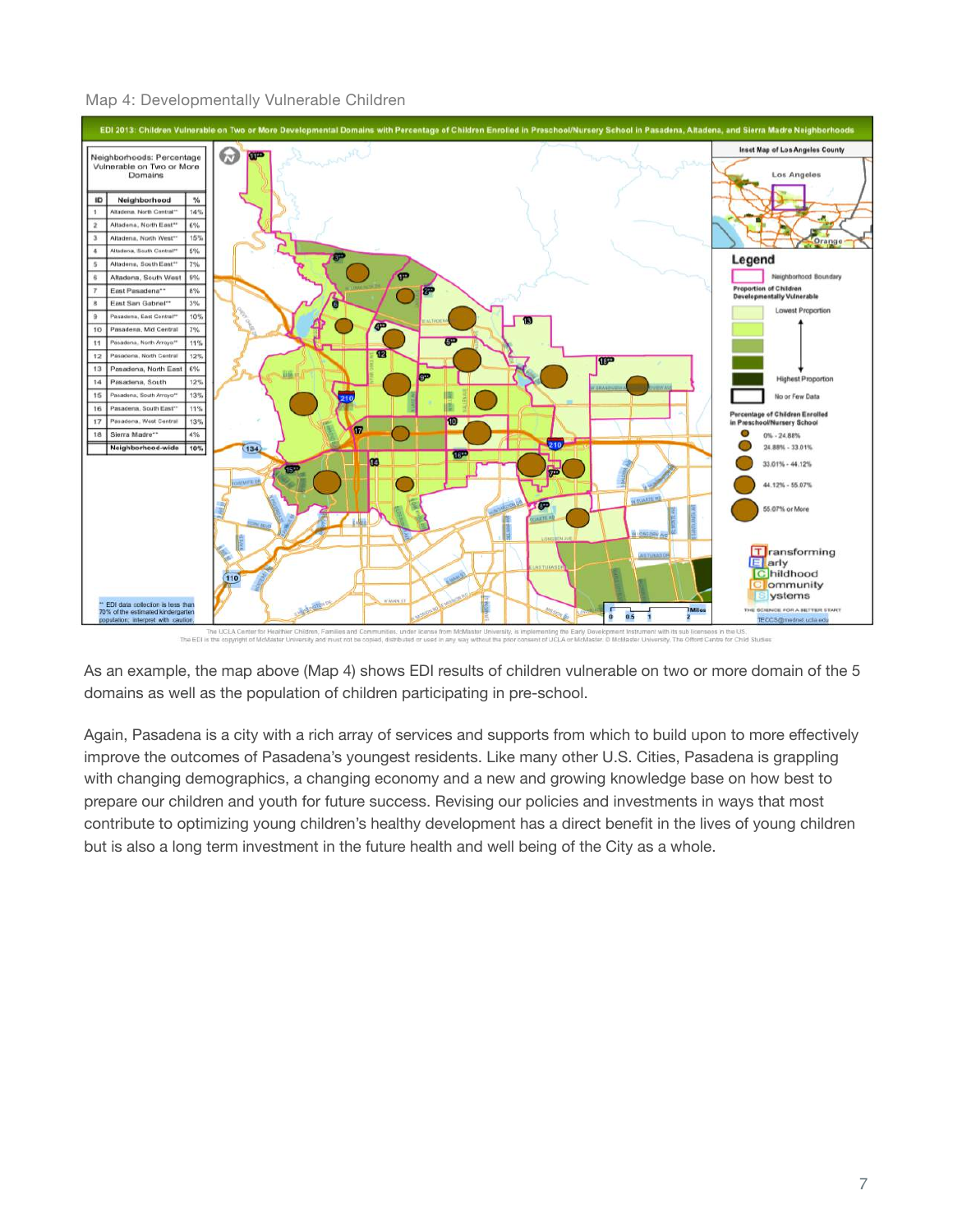# Other Cities Approaches

A review of the most advanced efforts in cities across our country reveals that municipal leaders are increasingly aware that the learning experiences and opportunities available to children early in life are key predictors of their future academic success and well- being. The National League of Cities, Educational Alignment for Young Children, provides excellent models of emerging city strategies (Boston, Hartford, San Antonio, San Jose, Seattle) for ensuring that more children are succeeding by the end of third grade and on the road to achieving their potential throughout their life course.

An examination of the early childhood/early learning landscape in our city reveals these findings:

- **•** A Non-System: Pasadena's public/private "system" of early childhood services and policies is a complicated and uncoordinated collection of programs. More information and focus is needed to help track children and measure overall progress.
- **•** Little Cohesion/Leadership: No cohesive, coordinated system exists to guide early childhood policy, implementation and services. Day-to-day, no entity is accountable for overall alignment and coordination of programs and activities affecting infants and young children and their families.
- **•** Outcomes Needing Improvement: Most outcomes for young children and their families especially in health care, school performance, and early learning quality experiences – severely lag state and national benchmarks.
- **•** Quality Services and Resources: Quality early learning and care services do exist as do use of " best practices" for some children, but we have too many families struggling to get the information and services they need to best care for their children. More early care and learning spaces and opportunities are needed, health services and infant care require improved availability and coordination, and family support services are in great need of expansion and availability. Much more can be done to coordinate these services and to get services as early as possible to those children and families who most need the support.
- **•** Fragmented Spending and Resources: Though the City has limited financial resources to meet the large need, in taking leadership through this policy and its implementation, it can maximize its own resources and leverage others which currently exist or which may become available in the future. This role maximizes the City's impact with minimum financial commitment.

Ultimately, City institutions – city government, schools, community organizations, business – can do more. To make the city a thriving community, positive early childhood and early learning experiences must happen for every child in Pasadena. Pasadena's future depends on healthy and successful young children. To achieve this, we must work together to nurture young children and strengthen each family's capacity to take the lead in supporting their child's healthy development and well-being.

With increased public will, coordination of policy and services, with political leadership, and with a long-term commitment, the community can make a difference. We must have city-wide emphasis on the young child. The City of Pasadena will be a catalyst to address the early care and development, health and early learning needs of the Pasadena Community. By using its resources as a model employer, educator and facilitator, the City of Pasadena can continue to work toward its commitment that every child has the opportunity to develop to his or her fullest potential. The City must make good on its promise to our young children.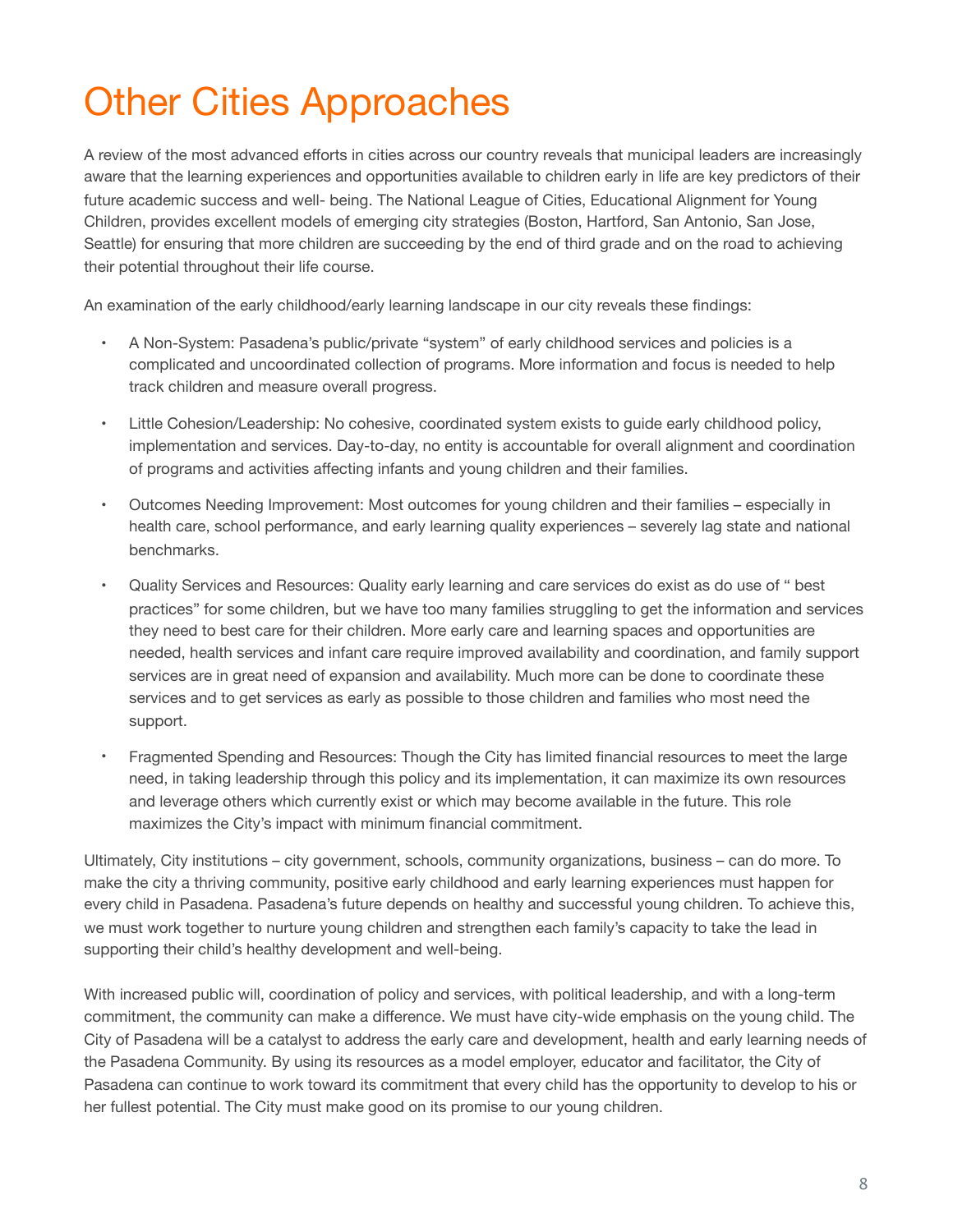### **VISION FOR PASADENA**

**A City that nurtures every child and creates an environment where young children are healthy, safe, and find early success in school and life.**

*The Master Plan for the Young Child is a five-year plan to unite diverse programs and services in the City of Pasadena and to meld them into a cohesive coordinated familycentered system that focuses policy, services, and pursuit of public and private funding options to improve the lives of young children, ages birth to five. The Master Plan will bring direction and a comprehensive approach to early childhood policy and services in Pasadena.*

The Master Plan identifies the following action steps:

- **1. Approve the Master Plan and the Eight Building Blocks** that will form the foundation for achieving the vision of our City for the health, safety, and success of our young children. The building blocks will form a comprehensive framework to advocate and deliver services to young children and their families.
- **2. Create an independent Office of the Young Child** that will coordinate and implement early childhood policy, services, and the Master Plan to form a cohesive strategy with a single goal. The Office of the Young Child would be an independent office that works across all City departments similar to how the Northwest Programs Office functions. This policy statement and Master Plan expresses the City's commitment to expand early childhood services throughout Pasadena. All relevant City departments, commissions, committees and boards will foster and support this policy.
- **3. Rename and redefine the position of the Child Care Coordinator as the Early Child Development Coordinator** whose focus is to develop a systematic approach to support the healthy development of the young child. The Coordinator will guide the work of the Office of the Young Child. The Coordinator and Support Staff will be responsible for developing and implementing the action steps for the important building blocks of the five-year Master Plan and will act as staff liaisons to the early childhood leaders and organizations within our city and community.
- **4. Create an Early Child Development Standing Committee of the Human Services Commission** that will support the work of the Office of the Young Child, will serve in an advisory capacity to the Human Services Commission on the implementation of the Master Plan, and will provide regular reports to the Human Services Commission. The Committee will be broad-based and include cross-sector representatives from the school district, business, public and private community agencies and organizations concerned with the needs and welfare of children and families, and representatives from City Departments. Membership of the Committee composition will be the responsibility of the Human Services Commission.
- **5. Continue to build and strengthen practices that engage parents, families and other adults.** This means inviting parents to help govern programs, build parental capacity to participate, and build their skills to make their families stronger.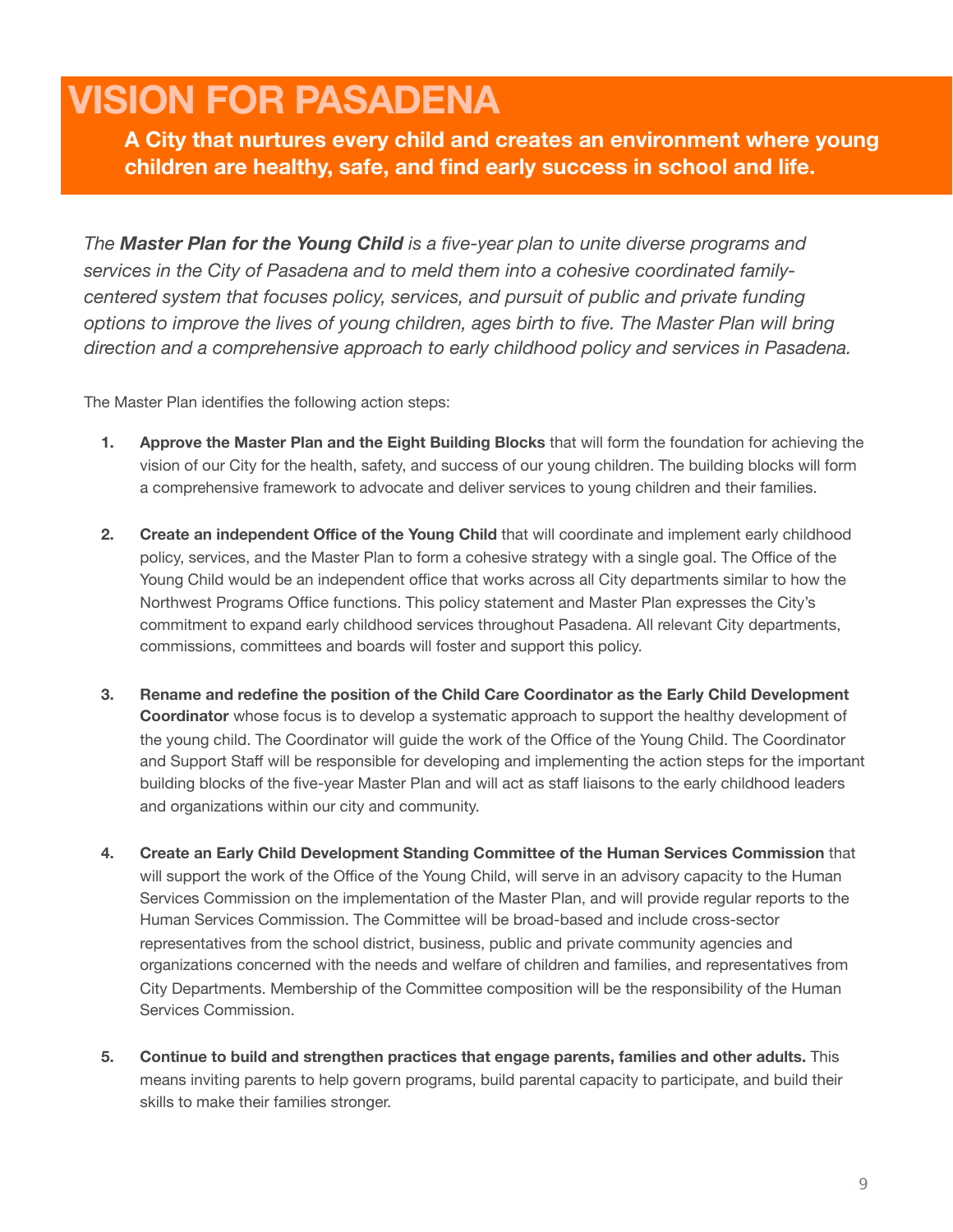### **Core of the Master Plan: Eight Building Blocks**

At the core of the Master Plan are the eight Building Blocks, constituting a comprehensive continuum that addresses early childhood needs of children birth to five years old, and those of their families. The complete plan will outline the strategic actions to implement the building blocks and a five-year timetable. The strategic actions of the Plan will be developed by the Early Child Development Coordinator in partnership with the Early Child Development Standing Committee of the Human Services Commission, and in collaboration with the early childhood leaders and organizations within our city and community.

#### **Elements of An Aligned System for Young Children 1**

A collaboration of early childhood education professionals, child development advocates, health professionals, community members and civic leaders will guide the development of the Master Plan, a five-year action planning tool, implementation guide, and resource for greater accountability. The strategic actions of the plan will focus on the elements of an aligned system for young children:

- Formal partnerships and collaboration
- Access to high quality early education, heath, and family support programs
- Parent engagement and family supports
- Programs to facilitate smooth transition to school
- Communication and data-sharing
- Leveraging funding

#### **Partnerships/ Collaboration**



The City will work collaboratively with the school district, early childhood community and other community partners (a) to maximize the utilization of available child development resources, (b) to support quality improvements in early learning/child care, and (c) to promote the delivery of integrated services for children and their families. The purpose of relationships fostered is to develop creative, cost effective and affordable solutions to the problem of accessibility to quality child care within the community. The City recognizes that resource and referral information is a benefit to families and employers and will not duplicate the work of existing agencies.

This policy statement and Master Plan expresses the City's commitment to expand early childhood services throughout Pasadena. All relevant City departments, commissions, committees and boards will foster and support this policy.

### **Data Collection - Measure of Success 3**

The Master Plan recommends building an information system (1) to enable the city to set goals for childhood outcomes and to measure the results, (2) to support continuous improvement through data collection and evaluation, (3) to promote increased understanding and engagement of parents/family in their role of the child's developmental success, (4) to improve the retention, preparation, and professional development and quality of the early learning workforce, and (5) to articulate with other local, state and national initiatives.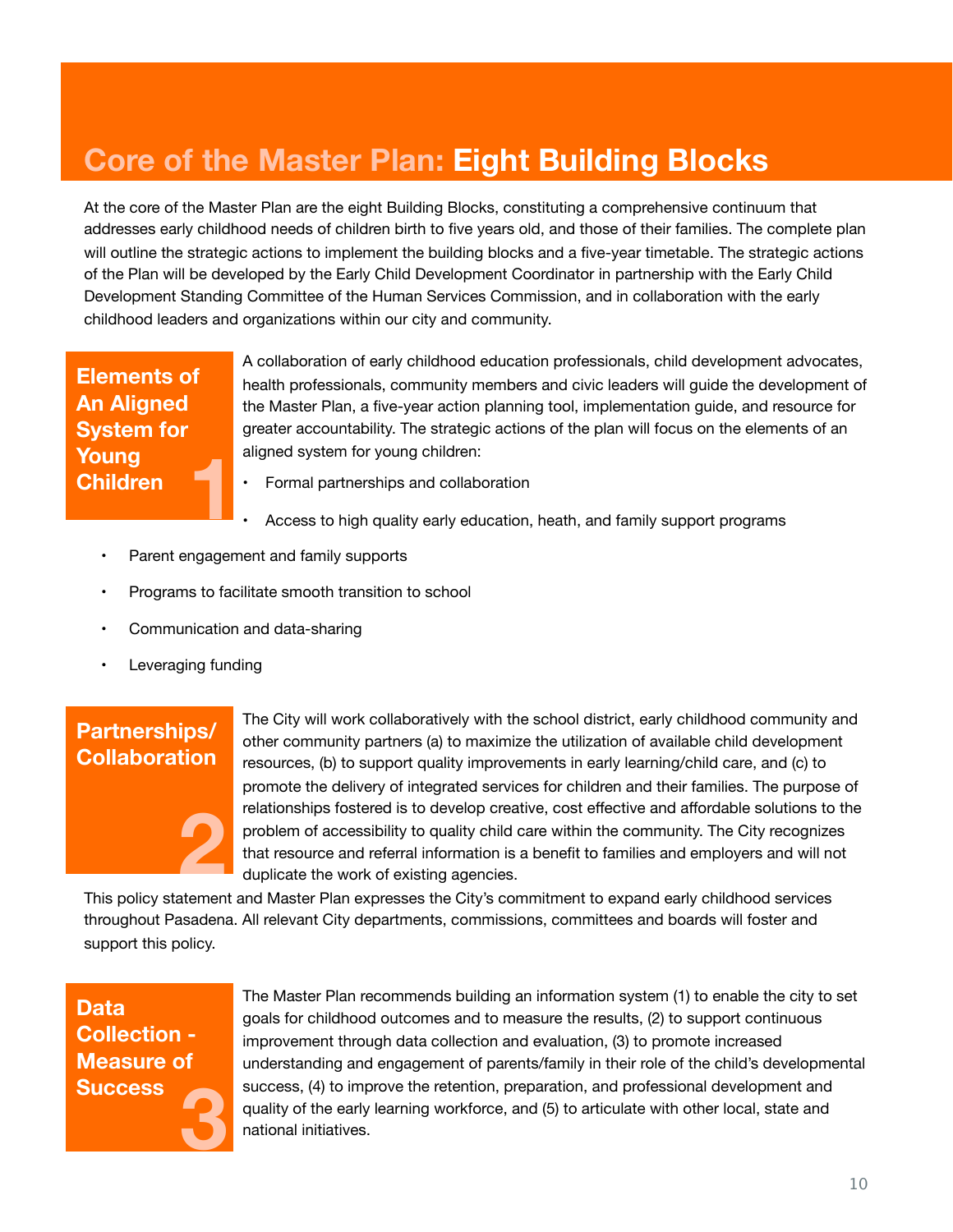#### **Health and Wellness Strategies for Infants/Young Children 4**

The young child's physical health, social and emotional health, and developmental screening and monitoring are critically important. Since the well-being of children is dependent on those who care for them, the most important measures that can be taken to improve health support are those that enhance the capacity of parents and caretakers to nurture and care for them. Some strategies that can contribute to health and wellness include:

• Ensure parent and caregiver access to a primary care medical home, which includes patient-centered healthcare, comprehensive, coordinated care, and preventive

counseling and services, including prenatal care, developmental and maternal depression screenings, well child visits and vaccinations, all of which are of high quality and are affordable.

- Provide linkages to early intervention services and supports for infants and toddlers with disabilities.
- Establish linkages with Child Welfare Services and Infant and Toddler Mental Health Services to improve early access for families eligible for home visiting programs for children 0-5, especially for families at risk. Home visits and support from paraprofessionals using "best practice" models produce measurable benefits in parental attitudes toward children, improve parent-child interaction, significantly reduce child abuse and neglect, and increase readiness for school.
- Empower parents and caregivers to be engaged and proactive for the health and wellness of their child.
- Improve knowledge and skills in child development for families, beginning prenatally, giving them the tools to increase participation in the child's physical, education, and emotional growth.
- Promote improved early childhood nutrition by promoting breast-feeding and baby-friendly policies throughout the City.
- Ensure that all City departments, contractors, and community partners use the most current ageappropriate nutrition and physical activity guidelines and encourage and facilitate adoption of these practices by parents and caregivers of infants and young children.
- Create a bridge between early learning, family support and healthcare, ensuring that children arrive at school having received necessary exams and screenings, because healthy children feel better and learn better.
- Provide an environment in each child care center that supports healthy eating, promotes physical activity, and reduces screen time for young children, who spend a large part of their day and may receive half or more of their daily nutritional needs while in child care.

#### **Access to High-Quality Early Education Experiences in Variety of Experiences In**<br>Variety of<br>Settings

Quality early childhood experiences are fundamental to the social, emotional, cognitive and physical development of every child. Affordable, dependable, quality early childhood care and education are an integral part of family life in the 21st century. Structured childcare and early education opportunities provide children with experiences that set the stage for later school success. Within five years, the implementation of the Master Plan and its strategic actions should assure (1) that every pre- school age child in Pasadena has the opportunity to enroll in a quality, full-time early childhood education program, (2) the expansion of available licensed infant and

toddler care for Pasadena residents in programs that meet national quality standards, (3) that every centerbased early care and learning program in Pasadena meets the quality standards as defined by nationally accrediting organizations, and (4) improvement of the quality of family childcare services, both formal and informal providers of care.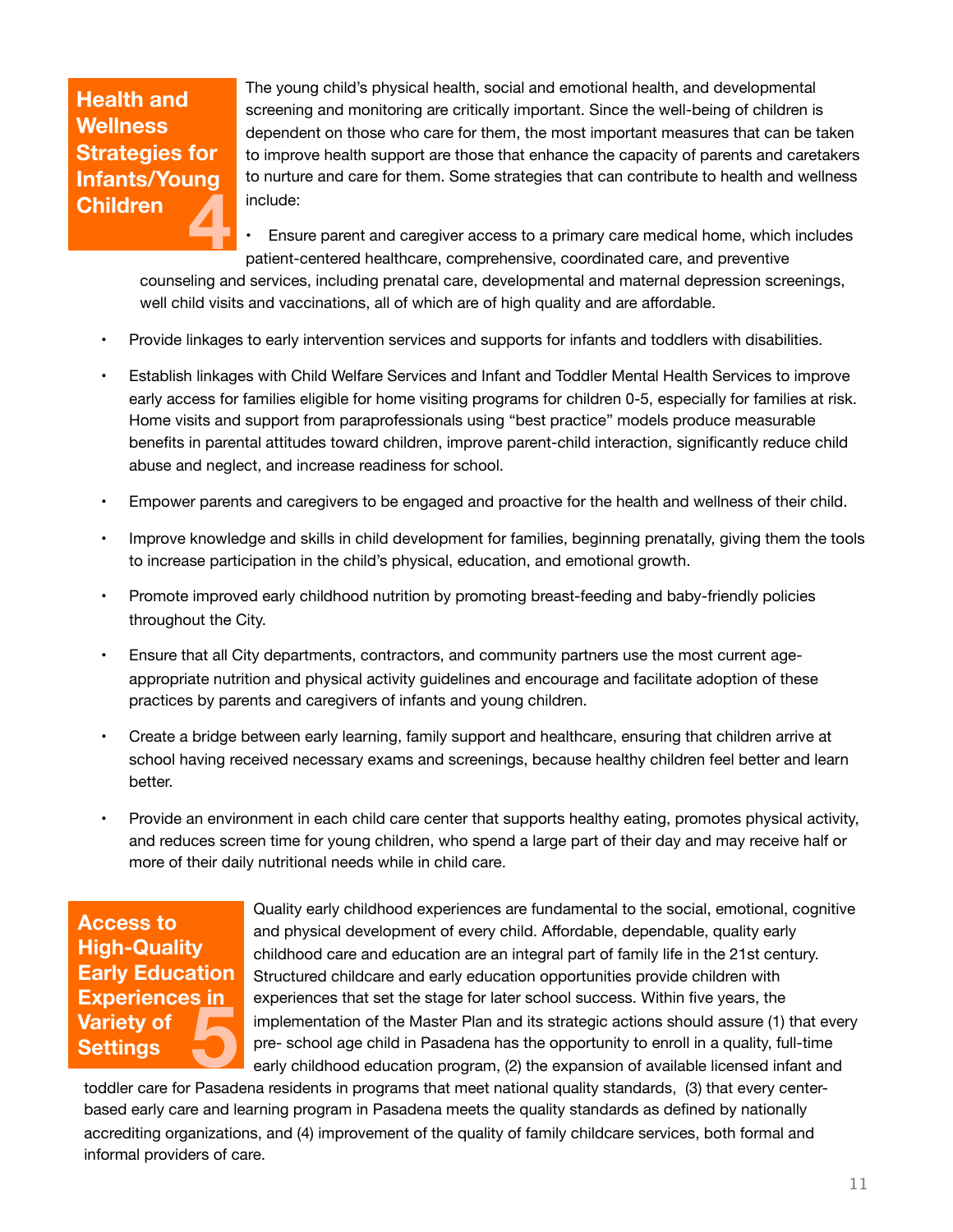#### **Neighborhood -Based Parent Engagement & Family Supports 6**

This has been identified as one of the common elements of effective early learning systems alignment: Parent engagement and family supports to ensure that parents are empowered to be their child's first teacher and most important advocate, and to connect families with the diverse supports that they need for a safe, healthy and economically secure household. The Master Plan will focus on initiatives promoting parent engagement, including parent leadership training and professional development for family support workers. The research developed by the Center for the Study of Social Policy in Strengthening Families serves as an informed approach and guide to

increase family strengths, enhance child development and reduce the likelihood of child abuse and neglect. It is based on engaging families, programs and communities in building five protective factors:

- Parent Resilience: Managing stress and functioning well when faced with challenges, adversity and trauma
- Social Connections: Having a sense of connectedness with constructive, supportive people and institutions
- Knowledge of Parenting and Child Development: Understanding parenting best practices and developmentally appropriate child skills and behaviors
- Concrete Support in Times of Need: Identifying, accessing and receiving needed adults, child and family services
- Social and Emotional Competence of Children: Forming secure adult relationships; experiencing, regulating and expressing emotions



#### **Culturally Specific Programs for English Language Language**<br>Language<br>Learners

The Master Plan should focus on high-quality bilingual and culturally appropriate family support services. The City in partnership with community leaders and organizations must foster culturally relevant and linguistically appropriate programming and practices. The following principles should be embodied in program standards, parent engagement and family supports, including requirements that include the following:

• Programs' support must support children in the essential domains of school readiness by providing an environment of acceptance that supports and respects language, culture, ethnicity, gender, and family composition.

- Teachers and providers must demonstrate an understanding of the child's family culture and, whenever possible, speak the child's language.
- Programs must integrate meaningful engagement practices that help families foster home language and literacy development. Interactions with families must be respectful of each family's diversity and cultural and ethnic background, and goals for their children.
- As with screening and assessment of all young children, a comprehensive assessment system for young English language learners should be guided by specific, beneficial purposes, with appropriate adaptations to meet the needs of children whose home language is not English.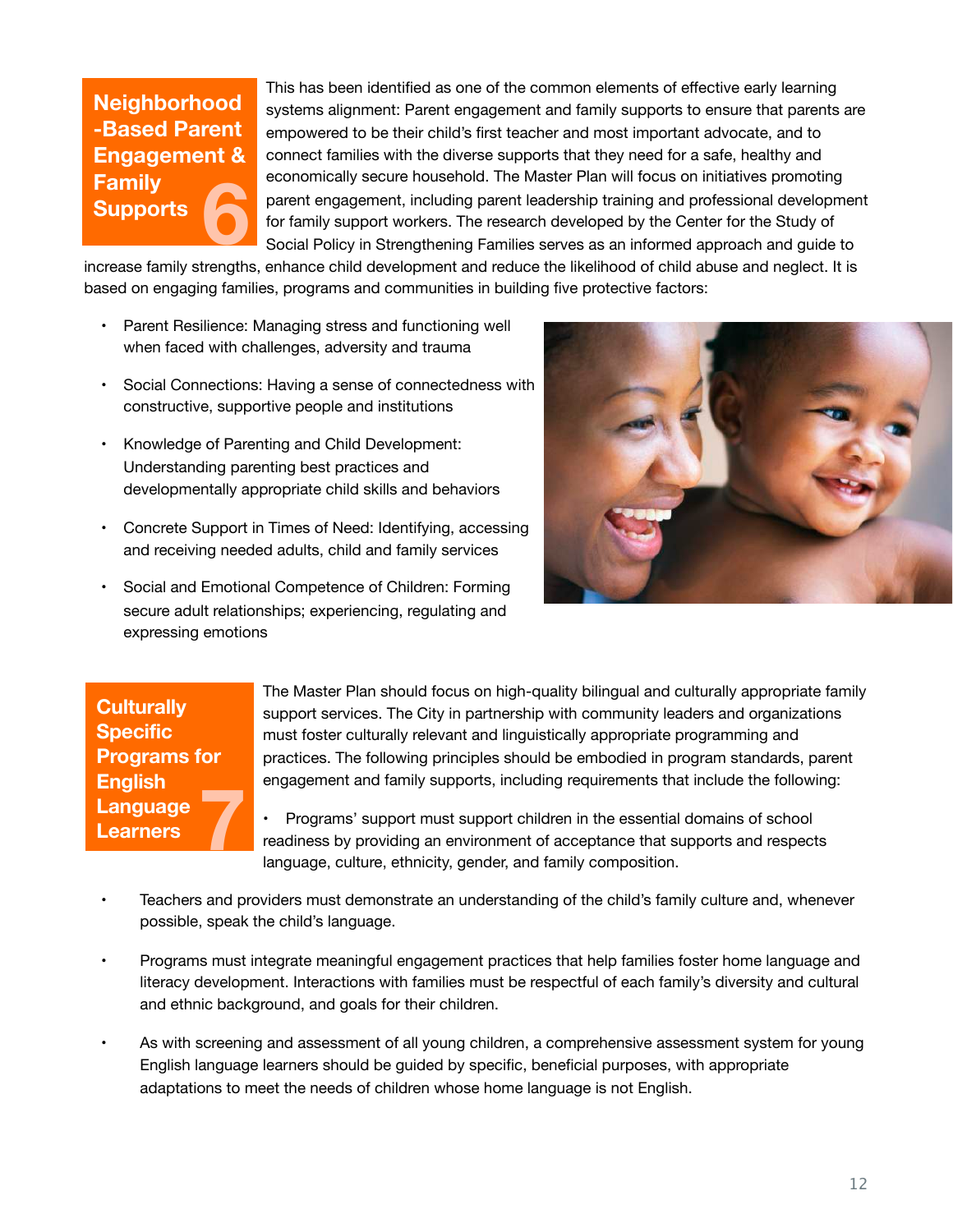#### **Transition from Pre-School to Kindergarten**



Effective transition from pre-school to kindergarten is a critical pathway in a young child's development. Through its Master Plan, the City, in partnership with the school district, early childhood leaders and teachers, and parents and families, will foster the following:

• Continuous communication among the family, the school, and early childhood providers during this important time in a child's educational life.

• Helping families understand school registration processes and making children and parents feel comfortable and welcome in the new school environment.

• Sharing pre-school experience information at the right time with the family and the child's kindergarten teacher.

prepared by:

AD HOC COMMITTEE OF THE HUMAN SERVICES COMMISSION

DR. VERA VIGNES, CHAIR

TONY SANTILENA, CO-CHAIR

PEGGY SISSON

TONI BOUCHER

DR. DIANNE PHILIBOSIAN

VANNIA DE LA CUBA

CONSULTATION PROVIDED BY: PATRICIA BOWIE, UCLA CENTER FOR HEALTHIER CHILDREN, FAMILIES AND COMMUNITIES